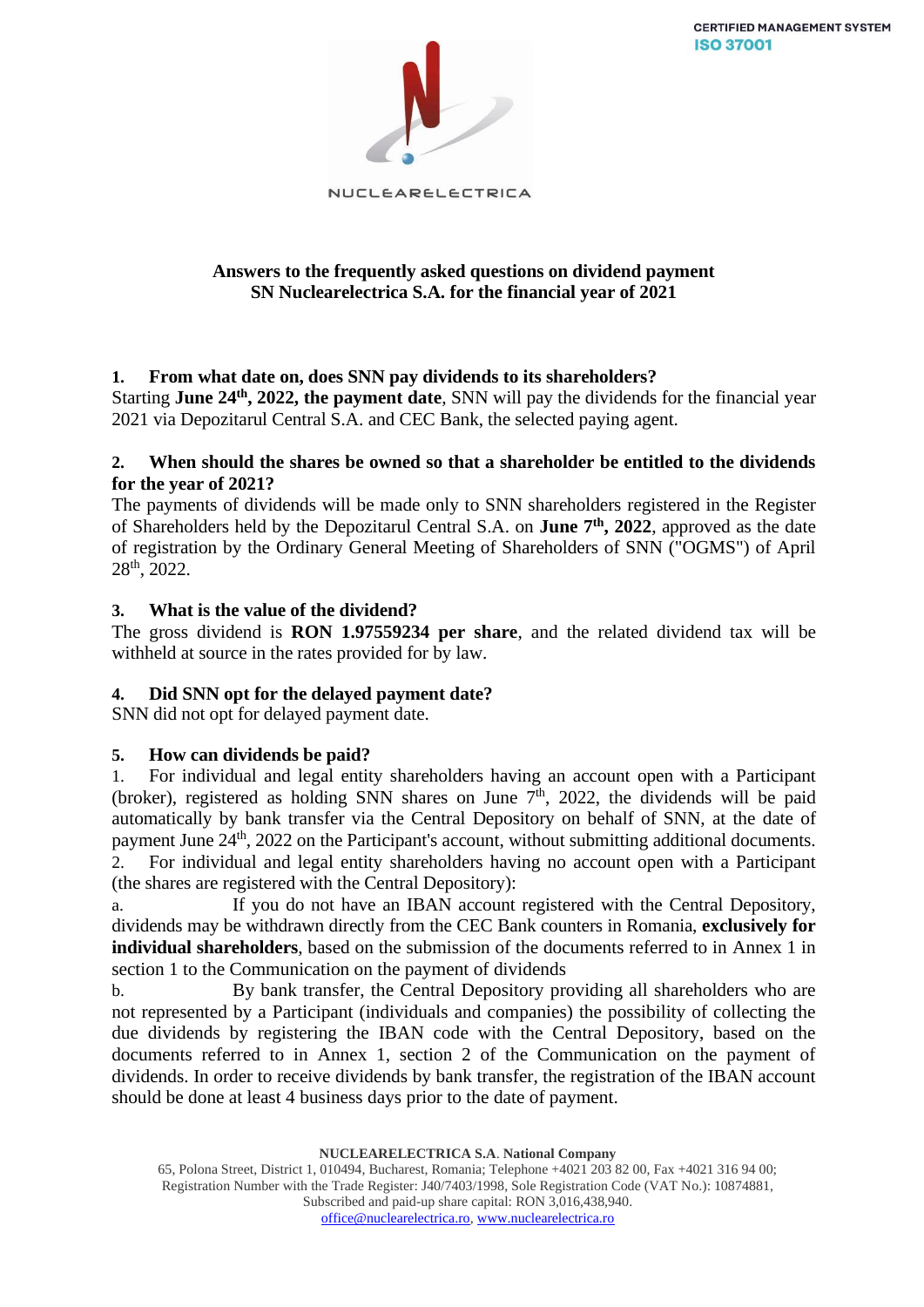

NUCLEARELECTRICA

Link for IBAN registration at the Central Depository: [https://www.roclear.ro/AppFiles/Detinatori/Formular\\_colectare\\_cod\\_iban.pdf](https://www.roclear.ro/AppFiles/Detinatori/Formular_colectare_cod_iban.pdf)

The payment of dividends for the year 2021 starts on **June 24th, 2022, the payment date.**

**6. Can dividends be paid into a bank account opened with a bank outside Romania?** Yes, this is possible, but the shareholder should have an account in RON, because the payment of dividends is only done in RON. In order to collect the dividends, the supporting documents referred to under Annex 1 at section 2 should be submitted to the Central Depository at least 4 business days prior to the date of payment.

## **7. How much time do I have available to request the payment of dividends for 2021?**

The payment of the net dividends due for 2021 is subject to the general provisions on prescription, being subject to prescription within 3 (three) years of the date of commencement of payment (June  $24<sup>th</sup>$ , 2022), term that expires on June  $24<sup>th</sup>$ , 2025.

## **8. How are net dividends calculated?**

The total value of the net dividends due to any SNN shareholder is given by the number of the shares held on the registration date (June  $7<sup>th</sup>$ , 2022), multiplied by the gross dividend per share value approved by the Ordinary General Meeting of Shareholders of SNN (RON 1.97559234  $\beta$  /share) of April 28<sup>th</sup>, 2022, from which the value of the dividend tax is deducted, at the rates provided by the applicable law (Tax Code and, as applicable, the Double Taxation Conventions concluded between Romania and the state of residence of non-resident shareholders who submit valid tax residence certificates).

## **9. When is the dividend tax calculated?**

In compliance with the provisions of the Tax Code in force, dividend tax will be withheld at the source on the date of payment, as follows:

**Resident individual shareholders**: the standard tax rate of 5% of the gross amount of the dividends due;

- **Non-resident individual shareholders**: the standard tax rate of 5% of the gross amount of the dividends due or the more favorable rate resulting from the Double Taxation Convention concluded between Romania and the state of residence of such shareholder, for shareholders who are non-resident individuals who submit by June  $10<sup>th</sup>$ , 2022 a tax residence certificate valid for the year when the payment of dividends is done, within the term of validity, in original or certified copy with apostille/with over-legalization, if applicable,

**NUCLEARELECTRICA S.A**. **National Company**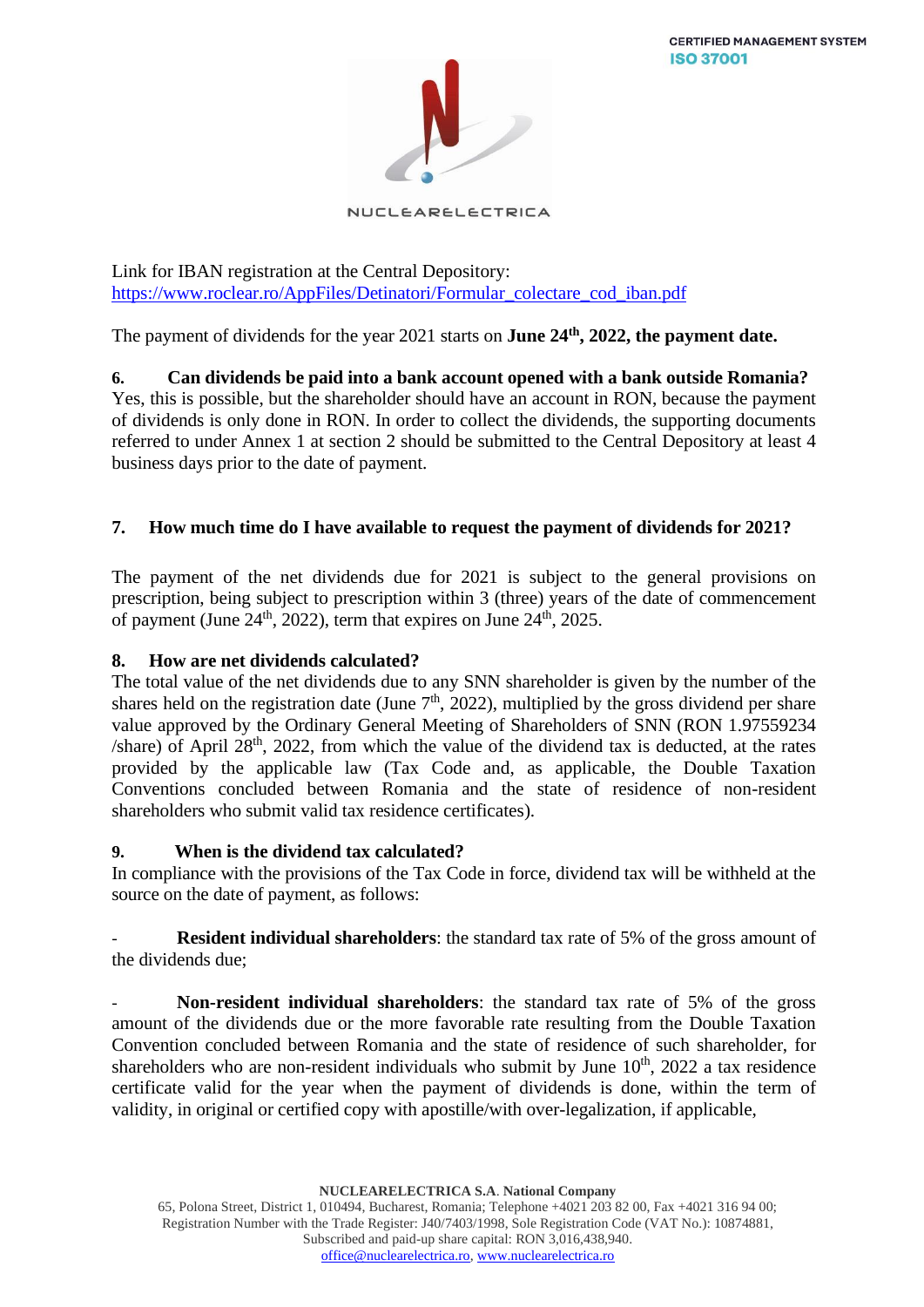

NUCLEARELECTRICA

accompanied by a certified translation (applicable for the certificates in other languages than Romanian) at the headquarters of SNN, from 65, Polona St., District 1, Bucharest, zip code 010494, to the attention of the Department of Communication and Relations with Investors;

**Resident legal entity shareholders**: the standard tax rate of 5% of the gross amount of the dividends due, with the exceptions provided by the Tax Code which provide for the nontaxation of dividend income for some resident legal entities

- **Non-resident legal entity shareholders**: the standard tax rate of 5% of the gross amount of the dividends due, with the exceptions provided by the Tax Code which provide for the non-taxation of dividend income for some resident legal entities or the more favorable rate resulting from the Double Taxation Convention concluded between Romania and the state of residence of such shareholder, for shareholders who are non-resident legal entities who submit by June  $10<sup>th</sup>$ , 2022 a tax residence certificate valid for the year when the payment of dividends is done, within the term of validity, in original or certified copy with apostille/with overlegalization, if applicable, accompanied by an certified translation (applicable for the certificates in other languages than Romanian) at the headquarters of SNN, from 65, Polona St., District 1, Bucharest, zip code 010494, in the attention of the Department of Communication and Relations with Investors;

Specific provisions regarding the application of a more favorable tax rate are included in the Tax Code in relation to the non-resident taxpayers of a Member State of the European Union. In case of submission of the tax residence certificate, together with a request for payment by bank transfer of the net dividends distributed by SN Nuclearelectrica S.A., after the date of **June 10th, 2022**, but not later than **December 14th , 2022**, SNN shall withhold on the date of payment (June 24<sup>th</sup>, 2022) the dividend tax in force provided by the Romanian Tax Code, with any tax difference due to the shareholder being paid subsequently to the transmission and verification of the documentation, if following the receipt and the verification thereof it results that it would be entitled to a lower tax rate than the standard one laid down in the Romanian Tax Code.

# **10. Will SNN withhold at source the dividend tax?**

Yes, the related dividend tax shall be withheld at source at the rates provided by the law, for all situations in which the dividend tax is due.

# **11. Who will be bearing the fees related to the payment of dividends?**

The fee charged by the Depozitarul Central S.A., which also includes the bank charges applied by CEC Bank for the payment of net dividends in RON, **is borne by SNN. CEC Bank will not charge shareholders any bank commission for the payment of dividends in RON,** both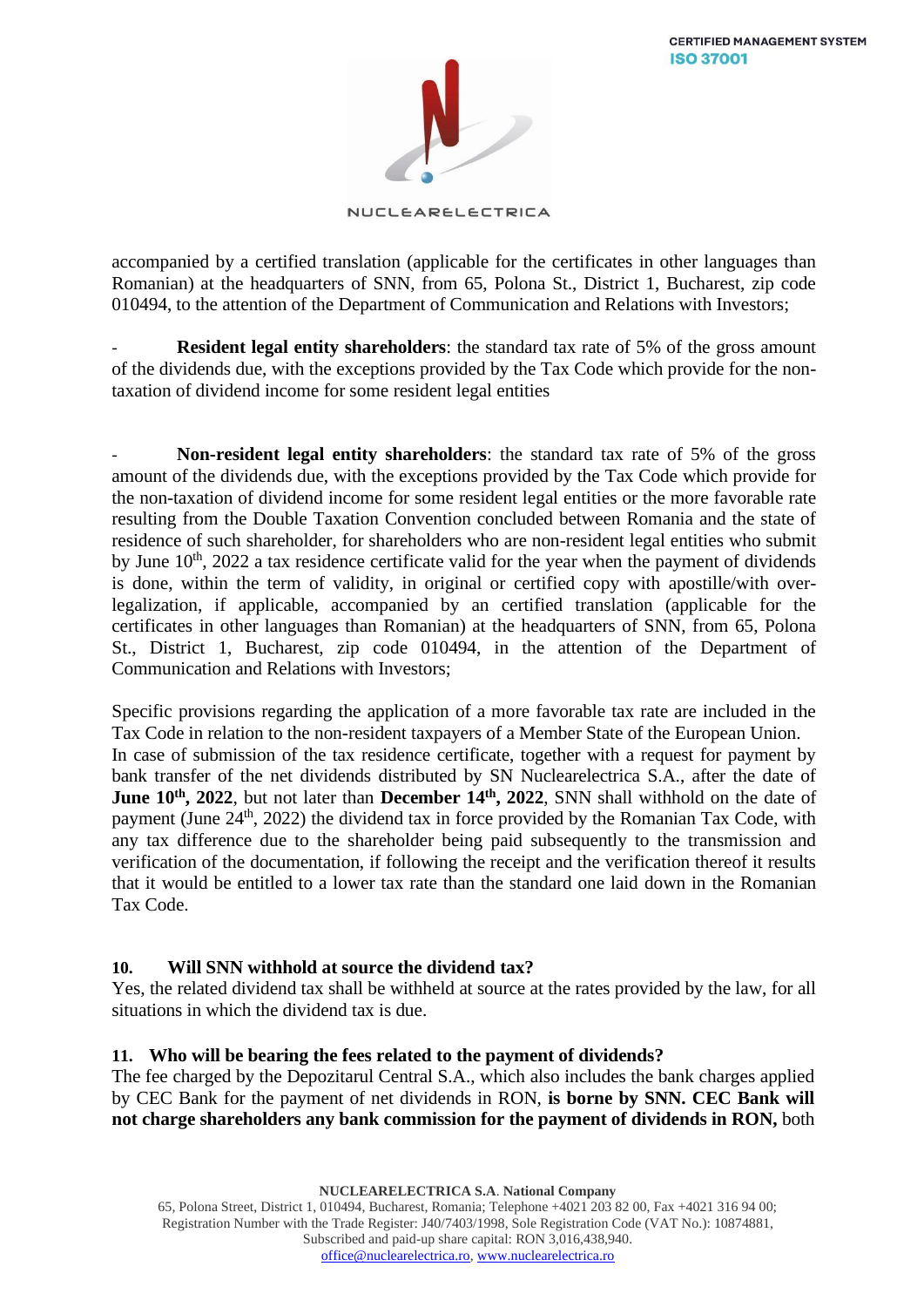

NUCLEARELECTRICA

for cash payments, as well as for payments by bank transfer in accounts opened both in Romania and abroad.

## **12. Can dividends be paid in shares instead of money?**

**No**, dividends are only received as money. If you wish to purchase new shares, you have the opportunity of reinvesting the amount received as a dividend in SNN shares by purchasing them directly from the market.

#### **13. For a non-resident investor, should the dividends be declared in the income statement submitted in the country of tax residence?**

There is a possibility that non-resident investors are required to declare dividends in the income statements submitted in their country of tax residence. As a result, it is recommended that they request for specialist support in relation to the tax obligations in their country of residence for the dividends received from SN Nuclearelectrica SA

#### **14. What is the procedure for non-resident shareholders?**

For all those shareholders, individuals, legal entities or other entities, who, at the date of registration, June  $7<sup>th</sup>$ , 2022, hold shares highlighted in Section II of the SNN Register of Shareholders in the account opened with the Participant, **the related amounts shall be automatically paid by bank transfer** via the Central Depository in the name of SNN, at the date of payment, June 24<sup>th</sup>, 2022, **on account of the Participant**, without the submission of any further documents.

**Non-resident shareholders who have an account opened with the Participants (Broker/Custodian Bank) and those who do not have an account opened with the Participants, respectively, and who wish for the payment of dividends to be performed by bank transfer (based on the registration of the IBAN account at the Central Depository) or the payment via the paying agent CEC Bank** who wish to apply the more favorable provisions of the Double Taxation Convention concluded between Romania and their country of residence should send or submit either via the Participant if they have an account opened with the Participant or directly, in case they do not have an account opened with the Participant, at the SN Nuclearelectrica SA headquarters in 65 Polona St, District 1, Bucharest, zip code 010494, in the attention of the Department of Communication and Relations with Investors, by **June 10th, 2022, inclusively,** the tax residence certificate for the year in which the payment of the dividends takes place, **within the term of validity, in original or certified copy** with apostille/with over-legalization, if applicable, accompanied by an certified translation, as well as contact details for any clarifications on the tax residence certificates. If the verification of the fiscal residence and the provisions of the agreement for avoiding double taxation show that the more favorable rate provided in the agreement for avoiding double taxation may be applied, on the payment date, June  $24<sup>th</sup>$ ,  $2022$ , such shareholders will receive the net dividends by applying that rate. Otherwise, the standard rate in force provided by the Fiscal Code of Romania will be applied.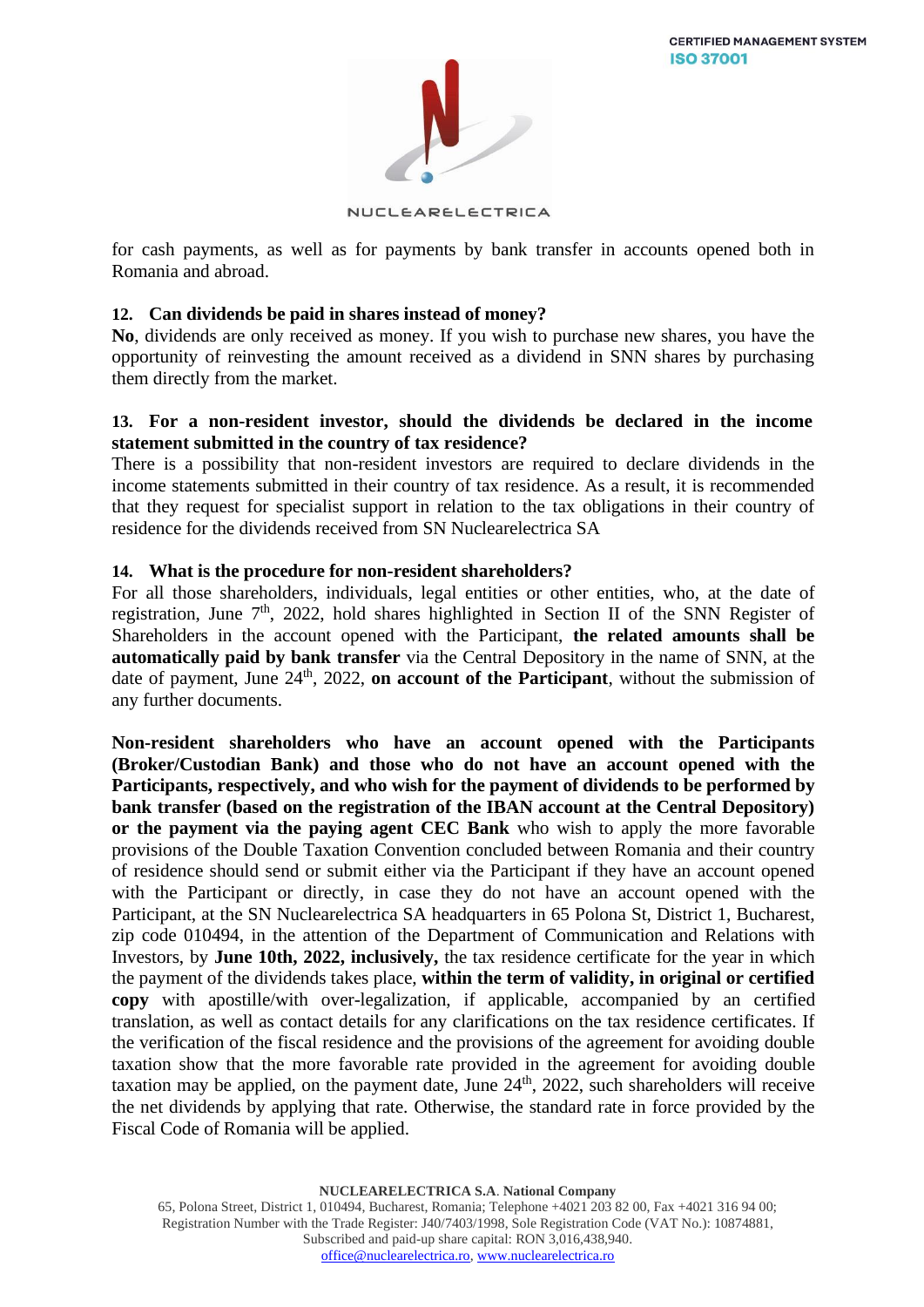**CERTIFIED MANAGEMENT SYSTEM ISO 37001** 



NUCLEARELECTRICA

In case of submission of the tax residence certificate, together with a request for payment by bank transfer of the net dividends distributed by SN Nuclearelectrica S.A., after the date of **June 10th, 2022**, but not later than **December 14th, 2022**, **SNN shall withhold on the date of payment (June 24th, 2022) the dividend tax in force provided by the Romanian Tax Code,** any tax difference due to the shareholder being subsequently paid to the transmission and verification of the documentation, if following the receipt and the verification thereof it results that it would be entitled to a lower tax rate than the standard one laid down in the Romanian Tax Code.

In compliance with Law no. 207/2015 on the Fiscal Procedure Code, as well as the Order of the President of the National Agency for Fiscal Administration no. 1699/October 25<sup>th</sup>, 2021 for the approval of the tax registration forms of taxpayers and the types of tax liabilities that form the fiscal vector, the shareholders of SN Nuclearelectrica SA **who are individuals, as well as nonresident legal entities have the obligation to register in Romania for tax purposes**, by submitting with the competent tax authorities in Romania of the Tax Registration Statement 015 (for non-resident legal entities) and 030 (for non-resident individuals) in order to obtain the tax identification code.

Further information on the submission of these statements and the tax identification code obtained from the tax authorities in Romania may be found in the Communication on the payment of dividends related to 2021.

## **15. Can shareholders holding accounts with the Participants withdraw their dividends in cash/transfer from CEC Bank counters?**

**No**, all those shareholders holding accounts with the PARTICIPANTS, may **not** withdraw their dividends in cash/transfer from **CEC Bank**counters..

For all those shareholders, individuals, legal entities or other entities, who, at the date of registration, June  $7<sup>th</sup>$ , 2022, hold shares highlighted in Section II of the SNN Register of Shareholders in the account opened with the Participant, **the related amounts shall be automatically paid by bank transfer** via the Central Depository in the name of SNN, at the date of payment, June  $24<sup>th</sup>$ ,  $2022$ , in the account of the Participant, without the submission of any further documents. The Participant will make the payment to the shareholders according to the conditions of the contract concluded between the Participant and the shareholder.

## **16. What does the General Meeting of Shareholders (GMS) represent?**

The General Meeting of Shareholders (GMS) is the main corporate governance body of the company, which decides on the economic and business policy and activity of the company. General Meetings of Shareholders may be Ordinary or Extraordinary. GMS is convoked by the Board of Directors whenever the need arises, in compliance with the legal provisions and those in the articles of incorporation or as a result of the request of the shareholder representing,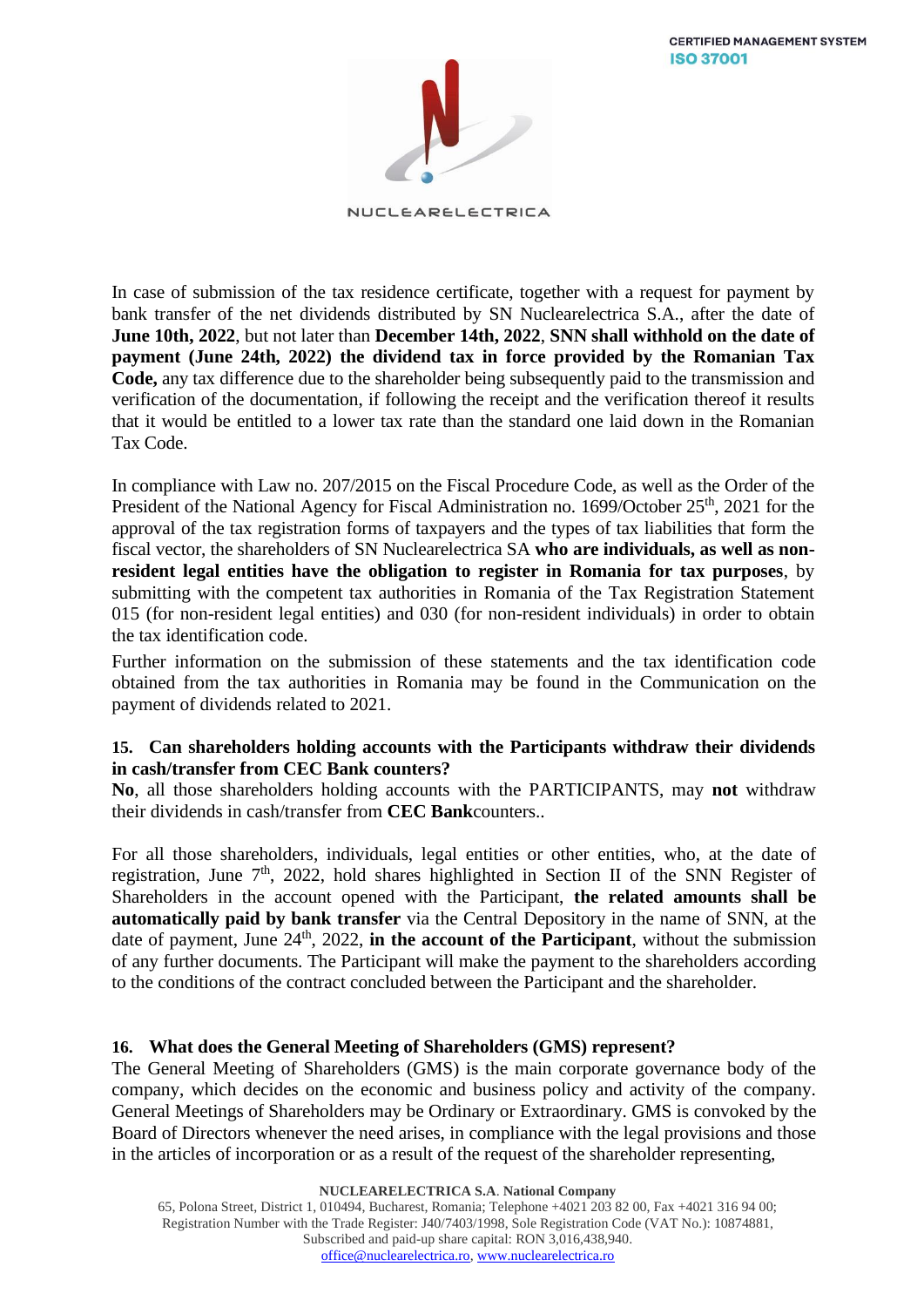

NUCLEARELECTRICA

individually or jointly, at least 5% of the share capital, if the request contains dispositions that fall within the duties of the meeting. Only the shareholders registered in the Company's Register of Shareholders have the right to participate and vote in the general meeting at the reference date.

## **17. What does the reference date represent?**

The reference date is the calendar date set by the SNN management under applicable regulations and set forth in the GMS convocation to identify the shareholders who will be participating in the GMS and will be voting within it. Only the shareholders registered in the Company's Register of Shareholders on the reference date have the right to participate and vote in that general meeting. The reference date is after the date of publication of the GMS convocation.

The reference date for the GMS convened for the date of April 28<sup>th</sup>, 2022 was April 15<sup>th</sup>, 2022.

## **18. What does the registration date represent?**

This is the calendar date set by the GMS and serves to identify the shareholders who will be benefiting from the dividends or other rights, and which are affected by the effects of the GMS resolutions. The registration date is after the date when the general meeting reunites, with at least 10 business days.

The registration date set by the SNN GMS dated April 28<sup>th</sup>, 2022, which approved the distribution of dividends for the year of 2021 is June  $7<sup>th</sup>$ , 2022.

## **19. Can dividends be collected on behalf of another person?**

For individuals who do not go to the **CEC Bank** counters themselves, but give a mandate to another person in this respect, the payment of dividends shall be made to the proxy they empower, based on the following documents: special power of attorney authenticate by the notary, which includes the authorization to collect the dividends issued not more than 3 years prior to the date of payment, unless the power of attorney has a term of validity longer than 3 years and is valid at the date of payment  $+1$  photocopy certified for compliance with the original (the photocopy shall be retained) and the identity card of the proxy  $+1$  photocopy certified for compliance with the original (the photocopy shall be retained).

In compliance with the new legal provisions, payments will not be processed based on certificates of inheritance nor to those shareholders whose identification data from the documents submitted at the counter do not match those of the Paying Agent's records and received from the Central Depository. In the event that in the SNN Register of Shareholders, as of June 7th, 2022, deceased persons are included, the dividends shall only be paid following the request by the heir(s) and the registration by the Central Depository of the direct transfer of ownership for the financial instruments as an effect of the succession, in compliance with the applicable Legal Regime, as well as after updating the data in the paying agent's records, following the request of the Central Depository. Should the shareholder not be found in the shareholders database held by the **CEC Bank** paying agent, the former shall be asked to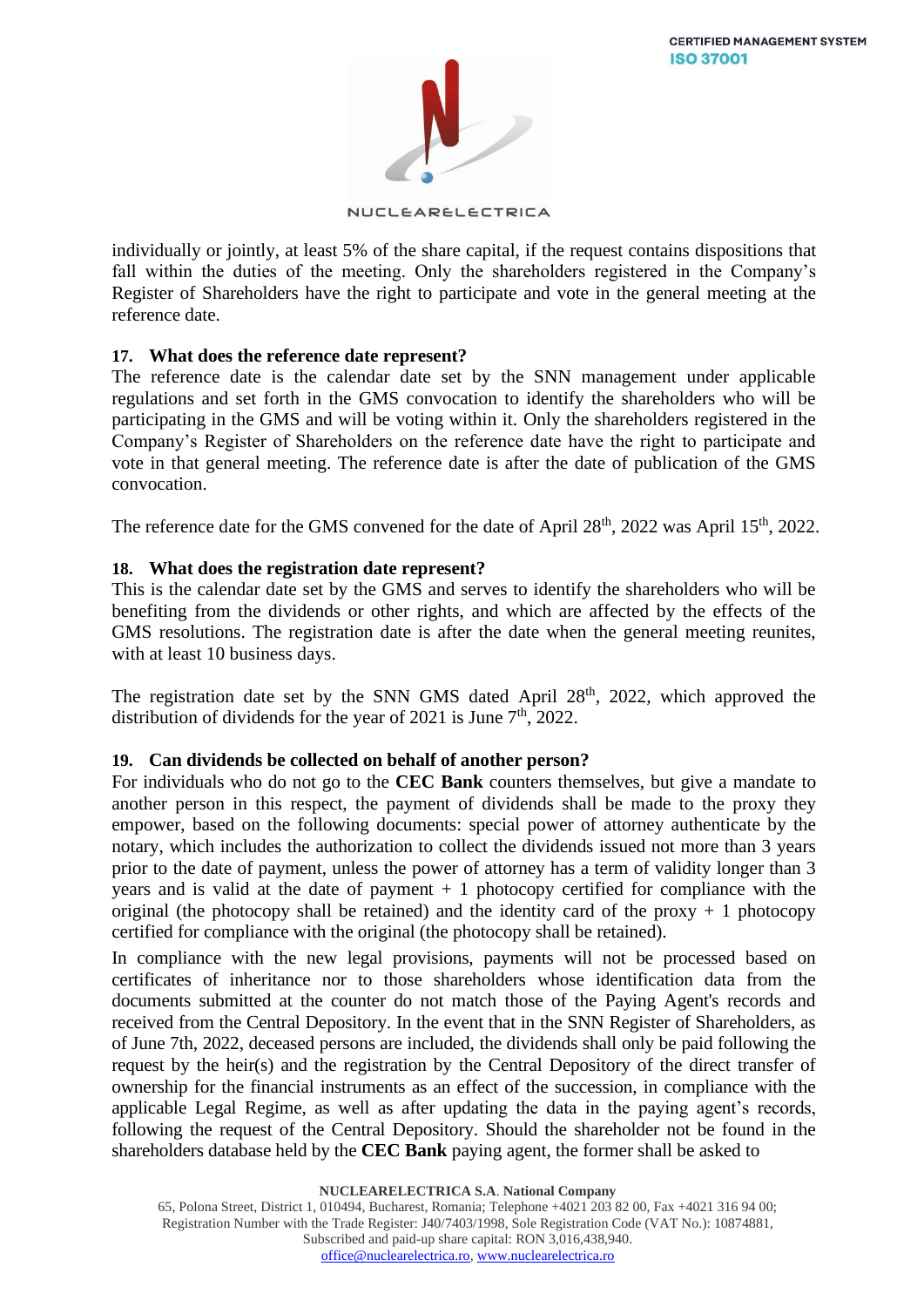

NUCLEARELECTRICA

contact the Central Depositary in order to remedy this issue.

## **20. What are the forms required for payment by bank transfer by means of the Central Depository?**

For individual and legal entity shareholders who wish the payment to be done by bank transfer and who do not have an IBAN account registered with the Central Depository, the IBAN code collection form (available on the Central Depository website [www.depozitarulcentral.ro\)](http://www.depozitarulcentral.ro/) may be submitted with the Central Depository at least 4 business days before the date of payment, accompanied by the following documents:

## A. **For individuals:**

❖ copy of the valid identity document in which the personal identification number is clearly legible - certified by the holder as a "certified true copy"; as well as information regarding the telephone/fax number and the e-mail address

❖ statement of account or a document issued by the bank (signed and stamped) confirming the existence of the account on the name of the shareholder, specifying the IBAN code, in original;

❖ copy of the documents certifying the capacity of the signatory of the application as a legal or conventional representative, if applicable - certified by the holder as a "certified true copy";

❖ copy of the collection fee payment evidence IBAN code;

❖ Shareholders who are non-resident individuals wishing to apply the more favorable provisions of the Double Taxation Convention concluded between Romania and their country of residence should submit the certificate of tax residence for the year in which the dividends are paid, within the term of validity, in original or certified copy with apostille/with over-legalization, if the case may be, accompanied by an authorized translation, as well as contact details for any clarifications regarding the certificates of tax residence.

## B. **Legal entity shareholders:**

❖ copy of the certificate of incorporation - certified by the holder as a "certified true copy";

❖ copy of the document certifying the capacity of legal representative of the company (confirmation of company details issued by the Trade Register/equivalent entity for the entities of foreign nationality) - certified by the holder as a "**certified true copy**";

❖ copy of the documents certifying the capacity of conventional representative of the signatory of the application, if applicable - certified by the holder as a "certified true copy";

❖ statement of account or a document issued by the bank (signed and stamped) confirming the existence of the account on the name of the holder - legal entity, specifying the IBAN code, in original;

❖ copy of the collection fee payment evidence IBAN code;

❖ Shareholders who are non-resident legal entities/other entities wishing to apply the more favorable provisions of the Double Taxation Convention concluded between Romania and their country of residence should submit the tax residence certificate for the year

**NUCLEARELECTRICA S.A**. **National Company**

65, Polona Street, District 1, 010494, Bucharest, Romania; Telephone +4021 203 82 00, Fax +4021 316 94 00; Registration Number with the Trade Register: J40/7403/1998, Sole Registration Code (VAT No.): 10874881, Subscribed and paid-up share capital: RON 3,016,438,940.

[office@nuclearelectrica.ro,](mailto:office@nuclearelectrica.ro) [www.nuclearelectrica.ro](http://www.nuclearelectrica.ro/)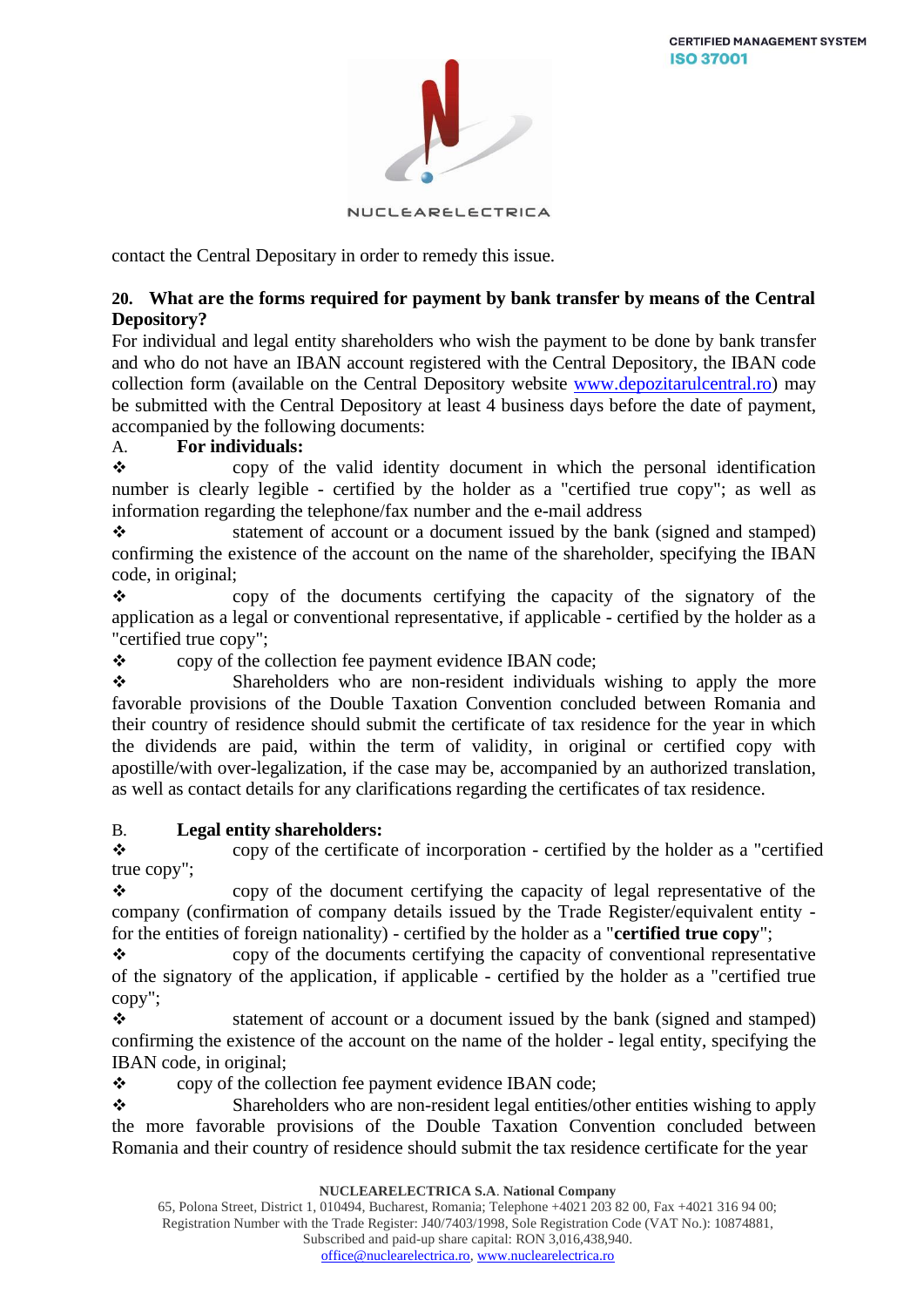

NUCLEARELECTRICA

in which the dividends are paid, within the term of validity, in original or certified copy with apostille/with over-legalization, if applicable, accompanied by an certified translation, as well as contact details for any clarifications on the tax residence certificates.

The registration of the IBAN by the Central Depository will be charged according to the schedule of rates charged to the holders of financial instruments and shall be borne by each individual shareholder. For further details on this payment option, SNN shareholders are kindly asked to contact the Central Depository at tel. +40 21.408.58.00 or e-mail [contact@depozitarulcentral.ro](mailto:contact@depozitarulcentral.ro)

## **21. How long after the submission of the documents to the Central Depository for payment by bank transfer, is the payment of the net dividends made?**

The payment of the net dividends will be made on June 24th, 2022 for individual/legal entity shareholders who have an account opened with the PARTICIPANT (broker/Custodian bank) and who are not represented by the PARTICIPANT (who have submitted with the Central Depositary the IBAN code collection form, within at least 4 business days prior to the payment date). Net dividends shall be collected on the same day by individual/legal entity shareholders who have accounts opened with **CEC Bank** and within two banking days by shareholders with accounts opened with other banks if the accounts are registered with the Central Depository.

The date for the crediting of the shareholders' bank accounts depends on the interbank circuit and the corresponding bank chain.

## **22. What should I do if I do not receive the money by the terms referred to under section 21?**

If you have an account opened with a Participant, the dividends should be transferred to the declared IBAN account, based on a request submitted to the Participant or automatically, subject to the conditions specified in the agreement concluded with the Participant.

If the shares held are registered directly with the Central Depository and you have an IBAN account that is also registered, the dividends should be transferred directly to your account. In the event the money are not received, you may contact the Central Depository at tel.  $+40$ 21.408.58.00 or e-mail [contact@depozitarulcentral.ro.](mailto:contact@depozitarulcentral.ro)

If you wish to withdraw the dividends directly from CEC Bank in cash (only for individuals) and the money is not available, please contact CEC Bank, at the e-mail address office@cec.ro or the following telephone number 0800800848.

**23. What should I do if the amount received does not match the number of shares I hold?** If you have received an amount that is different to the one expected based on the number of shares held, you should contact Depozitarul Central S.A. to request a statement of account on the registration date of June  $7<sup>th</sup>$ , 2022. This statement of account will confirm the number of shares held, so that you may calculate the amount of the gross and the net dividends,